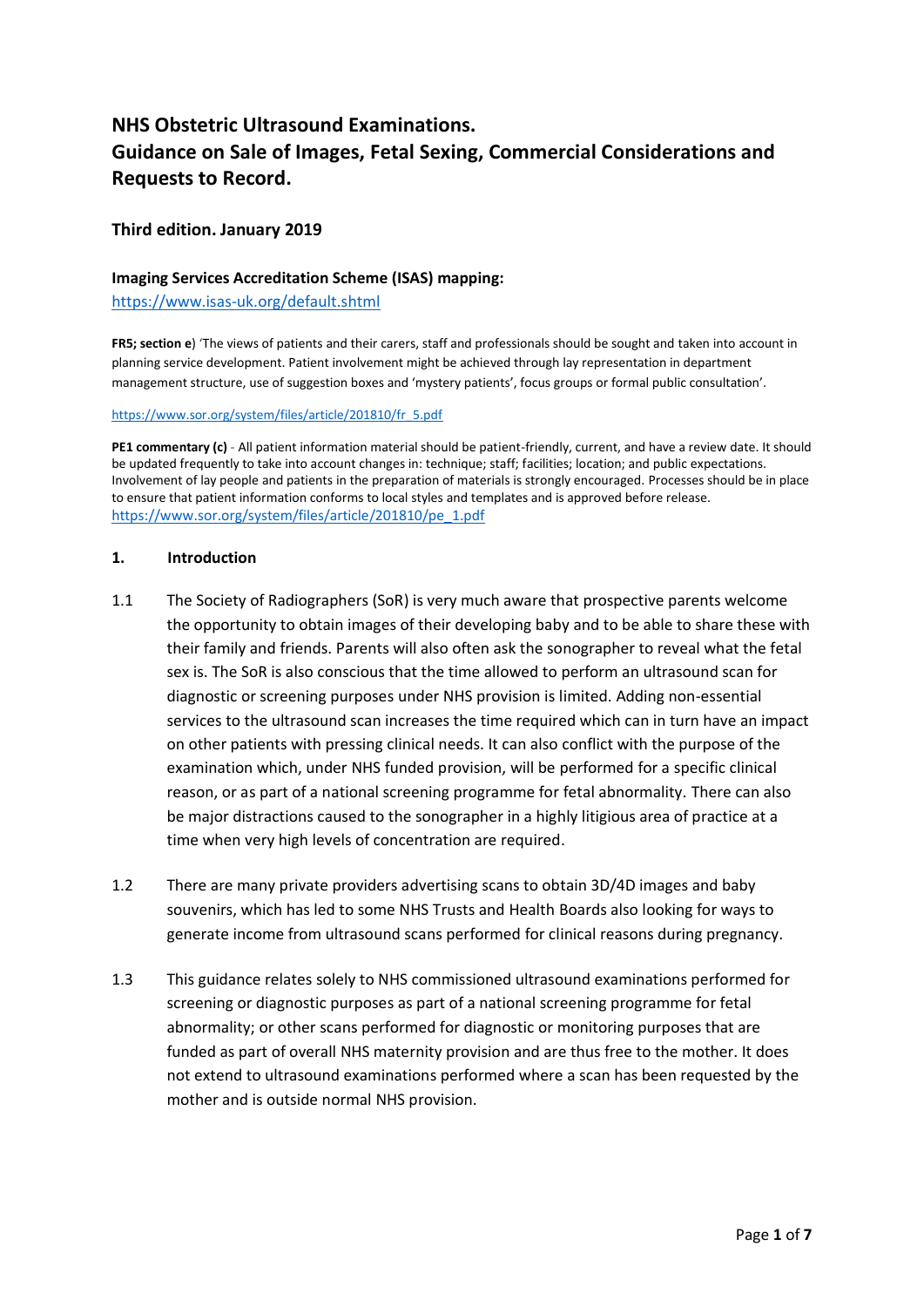1.4 Reference should be made to the British Medical Ultrasound Society (BMUS) safety guidelines. BMUS have published guidelines on general ultrasound safety and specific advice on 'souvenir' scanning.<sup>1</sup>

## **2. Sale of Images**

- 2.1 The sale of photographs of the fetus to women and their partners taken in the course of an NHS obstetric ultrasound examination is a long established and popular practice; many departments now offer these in a digital format.
- 2.2 In departments where the decision has been taken to provide these images there should be agreement to this amongst all members of the obstetric healthcare team as well as the employing authority, and there must be a written procedure with which all staff are familiar.
- 2.3 In all circumstances, clear notices should be displayed prominently to advise service users about whether this service is provided and the local policy relating to it.
- 2.4 If it is necessary to recover the costs of providing images from the service user, then the SoR considers a system based on donations is preferable to a fixed fee system.
- 2.5 If thermal images are provided, service users should be warned that these should not be subjected to heat (e.g. laminating). The long term stability of thermal images is also not known.
- 2.6 The SoR does not consider that handling money, dealing with credit/debit card transactions or issuing receipts are part of a sonographer's duties. Arrangements should be made for these to be dealt with by support staff or by a payment machine. When exceptional circumstances require that money is to be handled by the sonographer there must be clearly agreed local procedures that can be audited. The security and safety of the sonographer must also be considered if money is kept in the scanning room or has to be transferred at the end of a session. A risk assessment must be undertaken.
- 2.7 Since the last edition of this guidance document (2015) commercial online systems have become available that allow service users to select and pay for images taken during the examination. These can then be downloaded onto a range of digital devices including smartphones and tablets. Before introducing such a system there should be a full evaluation with service users and sonographers' views being taken into account. There may be a local Public and Patient Liaison Group who can assist with this evaluation.
- 2.8 Also since the last edition of this guidance document the new General Data Protection Regulation (GDPR) came into effect in May 2018. Consequently, the SoR has been contacted by members seeking advice on how this new regulation may affect the sale of images. GDPR has not essentially changed previous legislation but it has again brought the issues into focus.

If a patient requests a copy of an image and videos/screen shots/images of the investigation, clinical discussion or treatment are then kept as part of the medical record; under Subject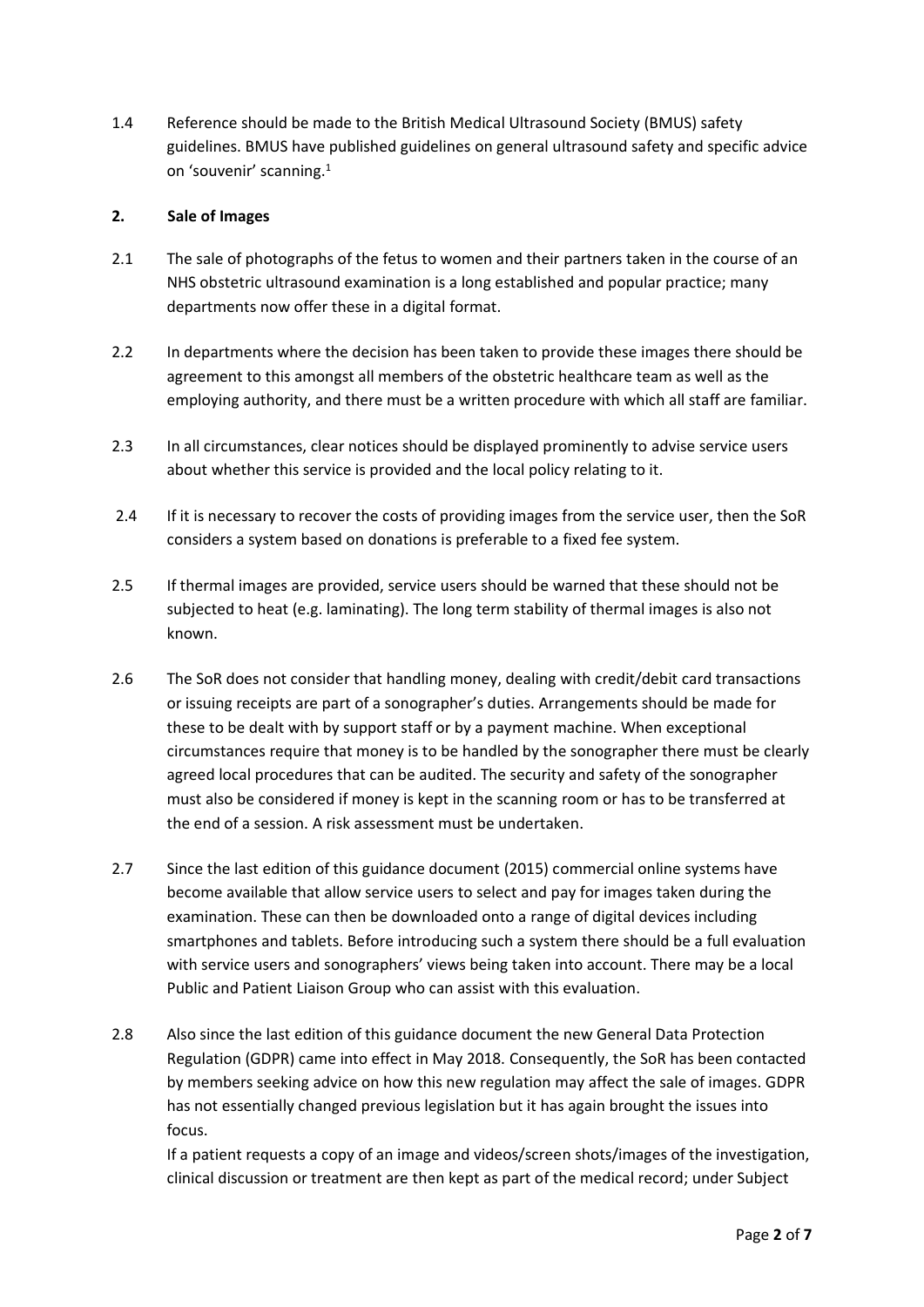Access Request procedures the patient can request a copy of their medical record for free and the images would have to be included, unless they involve a disproportionate effort to retrieve. This request must be answered within 30 calendar days. However, if only notes are saved and videos/screen shots/images are not part of the medical record, then there is no image available for a Subject Access Request.

If departments do store images on a patient's medical record they will need to release these for free; printing at high cost is not necessary and a digital copy will suffice. Stored images on Picture Archive and Communications Systems (PACS) qualify as part of a patient's medical record.

2.9 It is recommended that policies relating to the sale of images should be developed in consultation with the Trust/Board data protection officer to ensure that they are compliant with the requirements of GDPR. There is an exemption from the regulation where personal data is processed by individuals for their own personal purposes. If a recording is made by or on behalf of a patient, or with their consent, then the ownership is with them and they may do with it as they wish.<sup>2</sup>

### **3. Providing an Opinion of the Fetal Sex**

- 3.1 Sonographers are very commonly asked to provide an opinion of the fetal sex. Local policy with regards to providing this should be clearly displayed in the ultrasound department and service users advised of the policy in advance of the scan, for example, within the appointment letter.
- 3.2 There have been worldwide concerns that in some countries sexing of the fetus, either by ultrasound or other available tests such as non-invasive prenatal testing (NIPT), has led to selective termination for reasons of 'wrong sex', resulting in skewed male: female birth ratios. It is more common in some countries for a female fetus to be terminated than a male. There has been recent research published by the Department of Health concluding that there are no substantiated concerns of 'wrong sex' terminations occurring in England, Wales or Scotland, but that the situation will continue to be monitored.<sup>3</sup> This guidance document does not explore the wider ethical or legal issues involved with this subject, and in the context of this document sonographers are simply providing information.
- 3.3 Where local policy is to determine fetal sex, procedures should be organised so that women are able to state clearly whether or not they want to receive this information. This should ideally be prior to the commencement of the scan. As it is the mother who consents to the ultrasound examination, the sonographer needs to be particularly sensitive to their wishes in this regard.
- 3.4 There have been instances where complaints and litigation have resulted from an incorrect opinion of the fetal sex being given. Information should be provided to the mother at the time of the scan about the accuracy of fetal sex determination by ultrasound. This will also be influenced by the gestational age at which the assessment is undertaken and departments may wish to consider the minimum gestational age at which they will provide an opinion of the fetal sex. It is not always possible to give an opinion owing to the fetus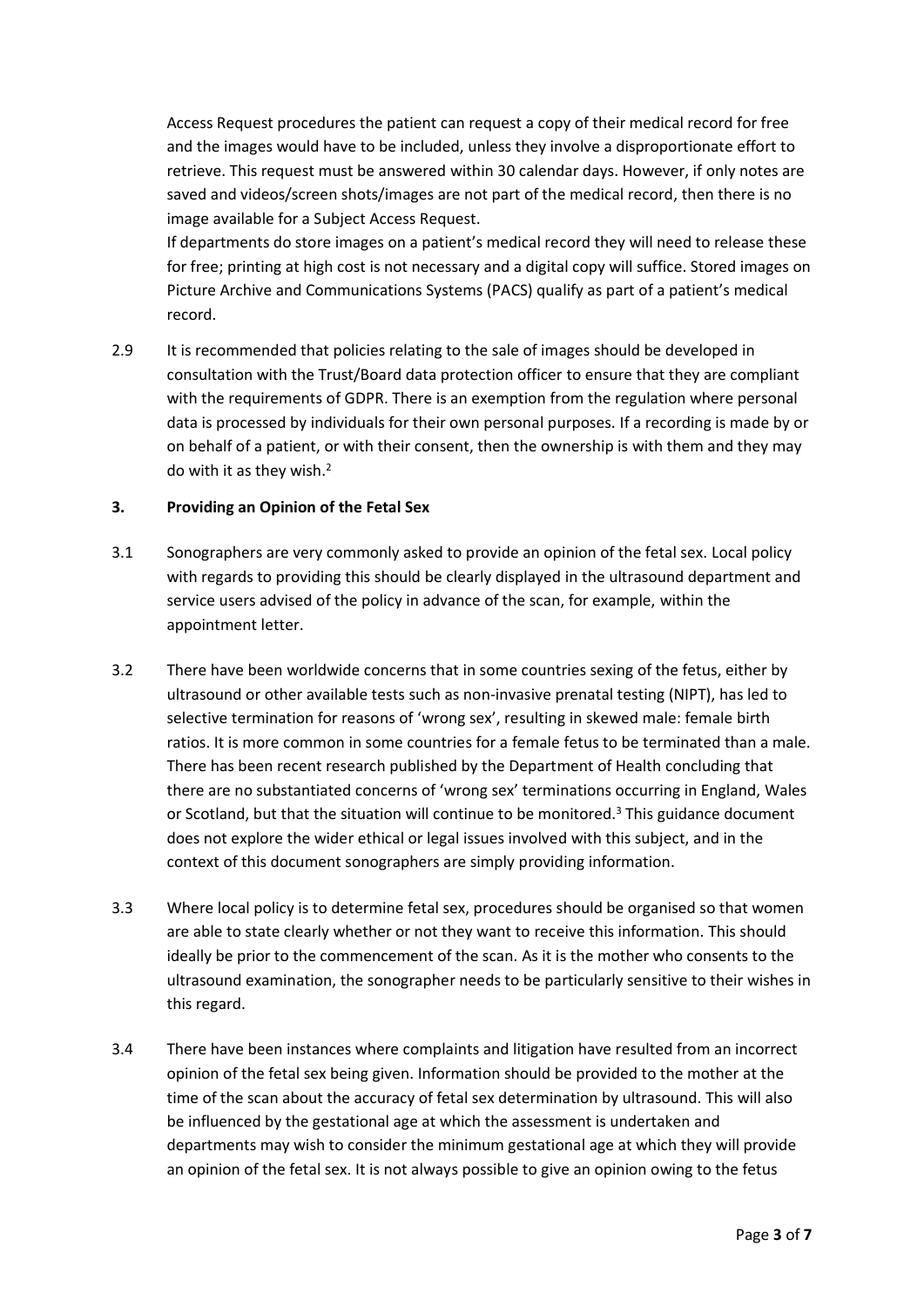lying in a technically difficult position or due to poor overall visualisation. Sonographers also need to be aware of the various complex factors affecting development of the fetal sex and the possibility of indeterminate sex on ultrasound.

- 3.5 Local policy should determine whether the opinion given by the sonographer with regards to the sex of the fetus should be recorded on the ultrasound report so as to form part of the formal medical record. Information provided to the mother as to the accuracy of the sex determination should be included.
- 3.6 There is no *requirement* to determine fetal sex within the Fetal Anomaly Screening Programme (FASP) in England. There is no FASP requirement to recall or re-book an appointment with the mother if fetal sex cannot be identified simply owing to poor visualisation or difficult fetal position.<sup>4</sup>
- 3.7 NHS Scotland has the following advice: <sup>5</sup> "*The local policy regarding fetal sexing should be made available before the ultrasound examination appointment is made and supported by information available at the time of the ultrasound examination. If offered it should include information about the success rates from published and local figures".*
- 3.8 Public Health Wales has the following advice on sex determination: 6 *"Looking for the sex of the baby is not part of the scan and is not 100% accurate. If you wish to know the sex of the baby and the sonographer can see it they will tell the mother at the time of the scan. They will not write it down*".
- 3.9 Sonographers are sometimes requested to write the sex of the fetus on a piece of paper and place it in an envelope without telling the sex to anyone present for the purposes of a 'gender reveal' party or similar to be held later.Whether or not this is facilitated must be determined locally following full discussion of the likely issues surrounding this request. It is important to avoid any reduction in the time available to perform the diagnostic scan.
- 3.10 Where Trust or Health Board policy is not to determine the fetal sex that policy must also extend to consider the situation where a service user is aware that the sonographer has identified the sex of the fetus, but that policy prevents the information being relayed to the mother.
- 3.11 Information for patients and the public on ultrasound scans including advice on obtaining an opinion of the fetal sex can be found on the NHS Choices website. <sup>7</sup>
- 3.12 Once policies on determining the fetal sex have been agreed they should be followed by all and supported by management.

# **4. Commercial Considerations**

4.1 There have been instances brought to the attention of the SoR where there have been proposals to charge for determining the fetal sex and/or performing a 3D/4D extension to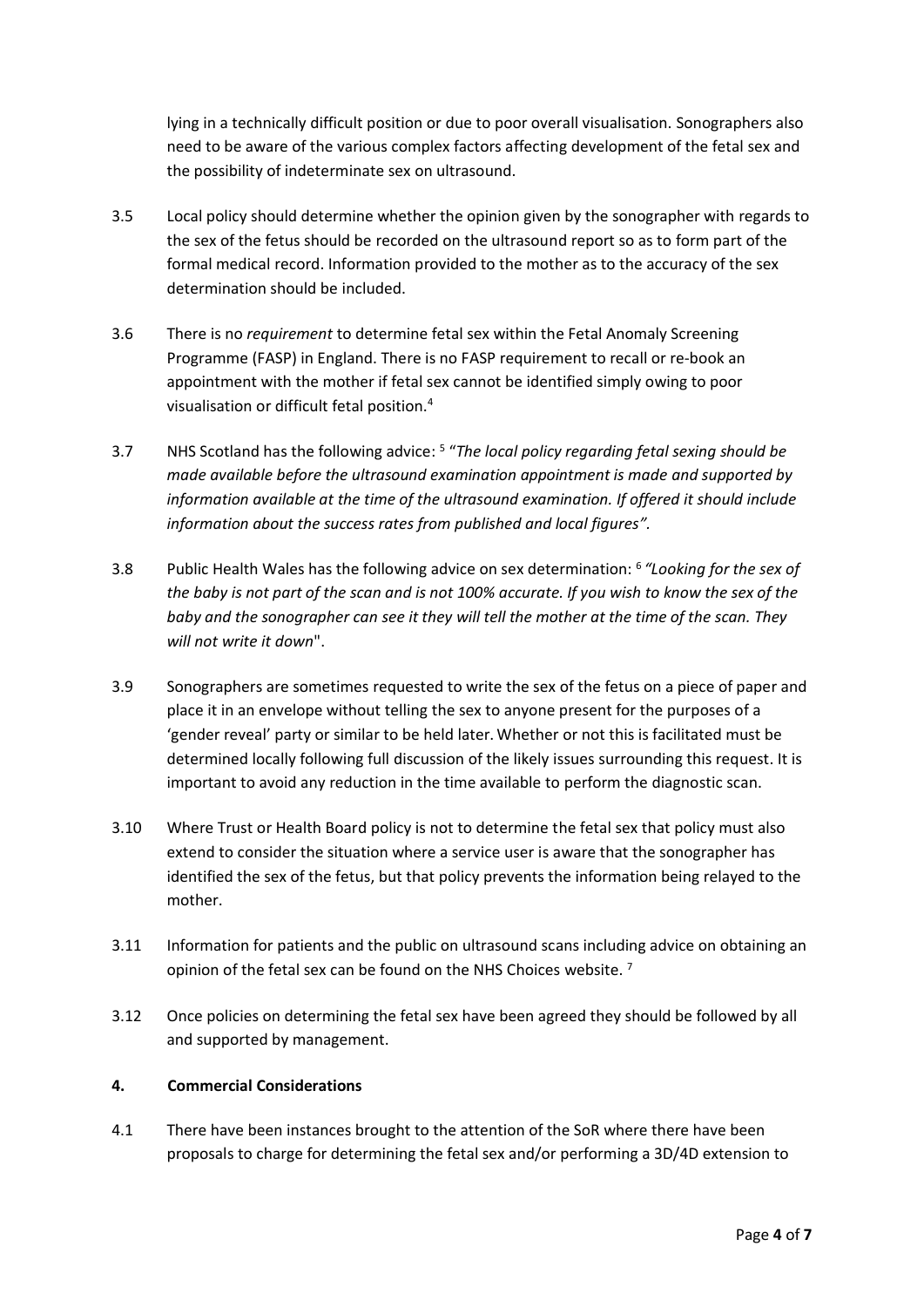scans requested under NHS provision. These proposals are often linked to the 18w 0d to 20w 6d fetal anomaly scan.

- 4.2 The SoR is of the view that to charge for determining fetal sex and to add other commercial considerations into the NHS obstetric screening scans (beyond the already long established provision or sale of images discussed above) is inappropriate. These scans have a serious clinical purpose which is to screen for and, if present, to diagnose fetal abnormality, with the mother's informed consent. Other scans requested during pregnancy within the NHS provision should only be for diagnostic or monitoring purposes related to specific maternal or fetal conditions.
- 4.3 Accordingly, the SoR does not support the commercialisation of scans that are being funded by the NHS for screening, diagnosis or monitoring.

#### **5. Requests to record the Examination, e.g. using a mobile phone or other digital device**

Please also refer to the SoR guidance document '*The recording of images and clinical discussions by patients during diagnostic imaging, interventional procedures and radiotherapy treatment*' 2 .

5.1 There are specific issues encountered within obstetric ultrasound where the 'social' experience for the service user must be considered alongside the clinical reasons that scans are requested; this includes the two national screening programme scans for fetal anomaly at 11w 2d to 14w 1d and 18w 0d to 20w 6d\*. Sonographers undertaking these examinations are responsible for the scan and the accompanying report, they will also need to inform the service user during the scan of any problems or abnormalities detected and make suitable arrangements for referral. Although valid, informed consent is sought and given for what is a clinical examination there is also a natural 'social' element to these scans which are looked forward to with high expectations by those attending. Service users will usually be accompanied by their partner or the intended parents and perhaps children and extended family or friends. In this situation video recording, e.g. by mobile phone is often requested for 'social' rather than clinical discussion reasons and may then be widely circulated via social media or forwarded directly to others. General conversations with the sonographer may also be recorded and the sonographer may be included in video recordings. These recordings may later be shared on social media and can be very difficult to have removed. Most service users attending these scans are considerate and will make a reasonable request of the sonographer if they wish to record during the examination but some will simply assert that they have a right to do so.A sonographer may not wish to be included in any general audio or video recording and their views should be respected. Instances of covert recording have also been reported to the SoR.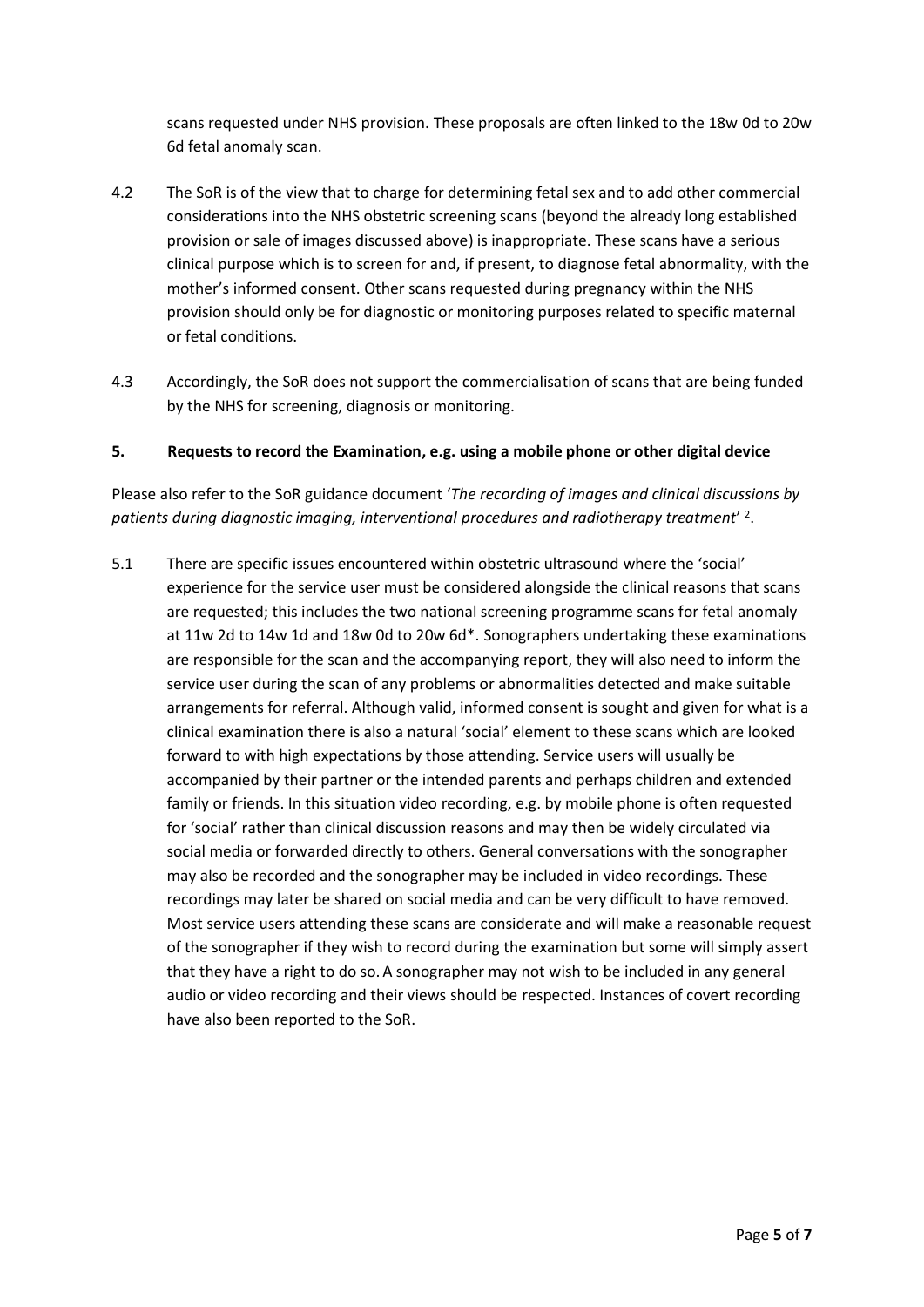- 5.2 Very high levels of concentration on the part of the sonographer are required during obstetric ultrasound examinations. The examinations take at least twenty minutes and any pathology relating to the fetus or mother is identified as the scan proceeds, the stored images are only a record. It is also a highly litigious area of practice. Video recording by a third party during the examination can be very distracting as can tensions arising from misunderstandings over what might and might not be permissible. These distractions can lead to an error being made when it might not otherwise have been.
- 5.3 It can be helpful if there are information leaflets made available prior to the obstetric ultrasound scan explaining local policy. A clear verbal explanation before commencing the scan can also be very helpful in avoiding these problems that can sometimes arise.
- 5.4 There is a statement within documentation from Public Health Wales as follows that the SoR endorses: *'Video recording or the use of mobile phones within the ultrasound room and during a pregnancy scan is not allowed' <sup>6</sup>*
- 5.5 A sonographer must be able to feel comfortable within their own working environment and know that if they have concerns about distractions, that they are being considered and treated with respect. As healthcare professionals they have a duty to ensure that ultrasound examinations are conducted competently and that service user safety is not compromised. <sup>8</sup> Local Trust/Board management must ensure that the working environment and published locally agreed policies allow for this.